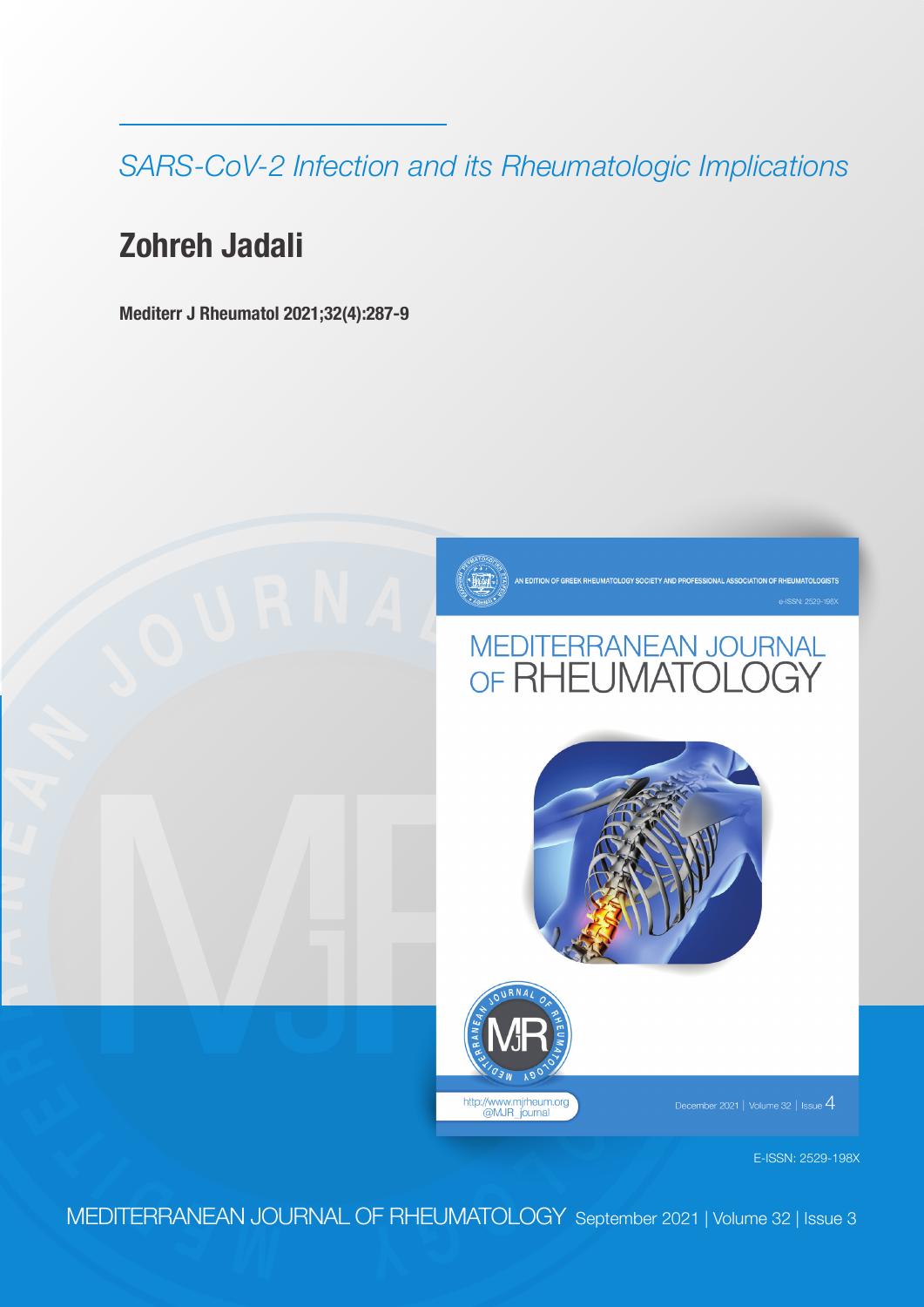

**This work is licensed under a Creative Commons Attribution 4.0 International License. ©Jadali Z.**



## EDITORIAL

### **Assessment of Evidence for COVID-19 and Rheumatic Diseases: Brief Considerations about Immunity and Pathophysiology**

#### **Zohreh Jadali**

Department of Immunology, School of Public Health, Tehran University of Medical Sciences. Tehran, Iran

*Mediterr J Rheumatol 2021;32(4):287-9*

https://doi.org/10.31138/mjr.32.4.287

Article Submitted: 6 Feb 2021; Revised Form: 31 May 2021; Article Accepted: 5 Jun 2021; Available Online: 27 Dec 2021

#### **Abbrev**i**ations**

Angiotensin-converting enzyme 2 (ACE2)

Severe acute respiratory syndrome coronavirus 2 (SARS-CoV-2)

Sjögren's syndrome (SS)

Systemic lupus erythematosus (SLE)

Severe acute respiratory syndrome coronavirus 2 (SARS-CoV-2) is a new strain of coronavirus that has undesirable consequences for people's livelihoods, national or international economies, and global relations. This novel coronavirus which originated in China, has rapidly spread throughout the world, and was officially considered by the World Health Organization as a global pandemic.

Although SARS-CoV-2 primarily infects the respiratory system, it has a broad potential for extrapulmonary spread and multiorgan involvement. Patients with COVID-19 infection experience a variety of symptoms. The complaints of myalgia or generalised weakness are among the most common problems and could serve as an indi-

**Corresponding Author:**  Zohreh Jadali Department of Immunology, School of Public Health Tehran University of Medical Sciences P.O. Box 6446 Tehran 14155, Iran Tehran, Iran Tel.: +98 21 646 2268-6465404 Fax: +98 21 646 2267 E-mail: [zjadali@razi.tums.ac.ir](mailto:zjadali@razi.tums.ac.ir), [zjadali@yahoo.co.uk](mailto:zjadali@yahoo.co.uk)

cator of disease severity. Moreover, multiple rheumatic manifestations such as arthritis have been reported in COVID-19 patients in various studies. The involvement of the musculoskeletal system including skeletal muscle, bone, and joints have also been reported in infected patients.<sup>1</sup> Coronavirus can cause complications such as interstitial pneumonia, myocarditis, leukopenia (with lymphopenia), and thrombocytopenia, that may also manifest in rheumatic diseases like systemic lupus erythematosus (SLE) and Sjögren's syndrome (SS). Neurological symptoms that affect motor control and muscle function have also been reported in up to 36% of patients.<sup>2</sup>

There is also growing evidence for the adverse effect of SARS-CoV-2 infection on endothelial cell function which may contribute to disease pathogenesis by different pathways such as alteration the integrity of vessel barrier, promotion of pro-coagulant activity, induction of inflammation in endothelial cells, and infiltration of leukocytes.3,4 Endothelial dysfunction is a very important indicator not only of COVID-19 severity but also of its significance as a common associated problem in a range of immune-mediated inflammatory disorders such as Behçet's disease.<sup>5</sup> Therefore, COVID-19 may increase the development and severity of BD or may even trigger BD-like symptoms in susceptible individuals.

In addition to clinical characteristics, the presence of antibodies against nuclear material, anti-SSA (52 or 60 kD) and antiphospholipid antibodies have been reported in patients with COVID-19.<sup>1</sup> It must be mentioned that these antibodies are associated with some autoimmune rheumatic disorders, such as SLE and SS, and have been used as a valuable diagnostic marker for these

287 Cite this article as: Jadali Z. Assessment of Evidence for COVID-19 and Rheumatic Diseases: Brief Considerations about Immunity and Pathophysiology. Mediterr J Rheumatol 2021;32(4):287-9.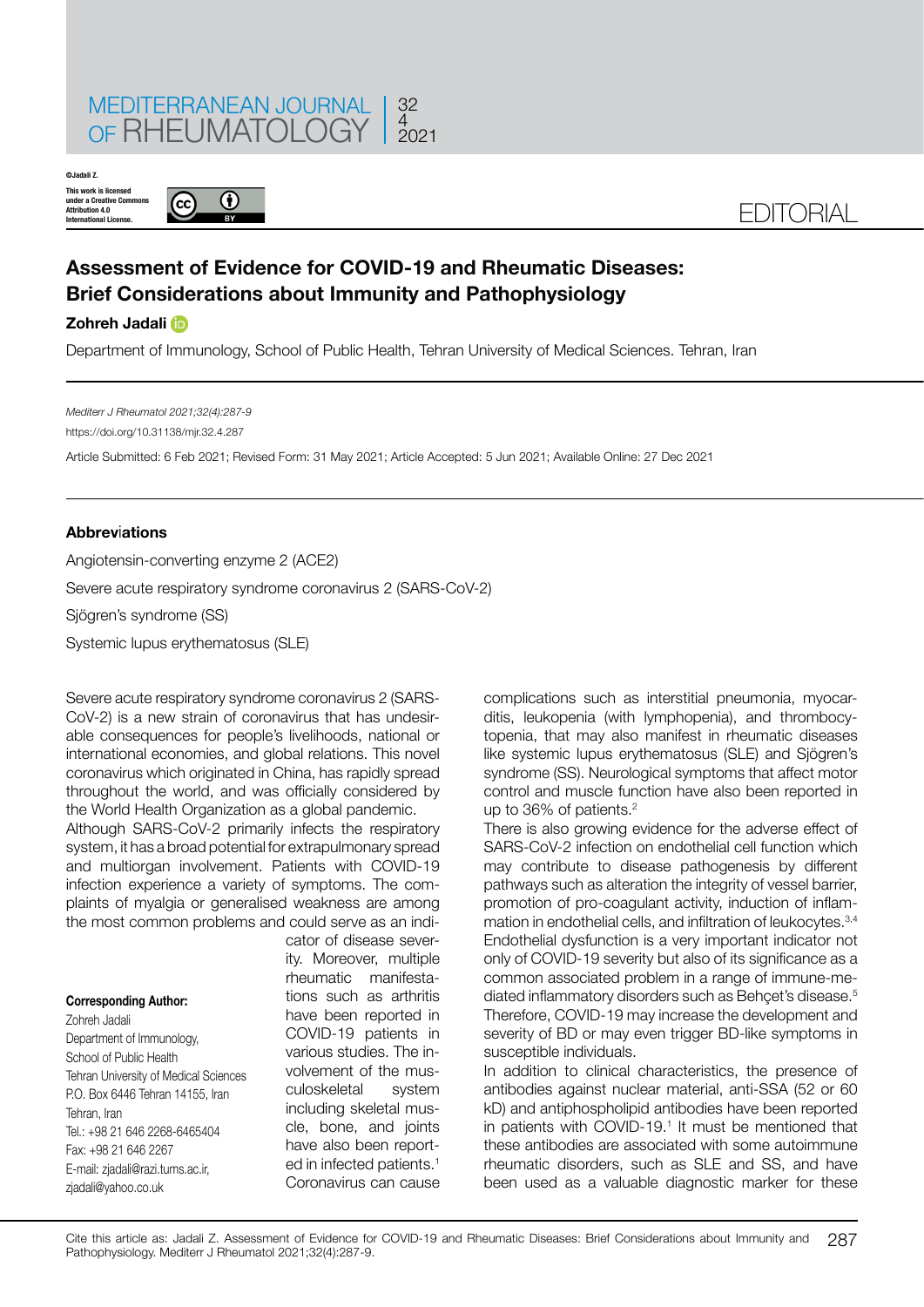disorders. Increased creatine kinase levels (an indirect marker of skeletal-muscle damage) have been also reported in patients with COVID-19.6

The abovementioned findings provide preliminary evidence for an association of SARS-CoV-2 infection with rheumatic diseases and are in line with several studies which indicate a causal link between rheumatic disorders and a viral trigger. The benefits of anti-rheumatic drugs in COVID-19 treatment provide another reason for considering the potential link between rheumatology and COVID-19.7

Fortunately, rheumatologists quickly understood their responsibility in regards to tackling the COVID-19 pandemic, and their community has created a global alliance with the aim of establishing a registration system for COVID-19 infected patients who suffer from rheumatic diseases.<sup>8</sup>

Patient information can be used for identification of host response mechanisms and development of treatment strategies. However, there are many challenges in understanding factors or relationships that exacerbate or initiate the rheumatic manifestations in patients with COVID-19. The complex nature of rheumatic disorders that can involve different organ system in the body is one of the most important challenges. The exact mechanisms of many rheumatic disorders are still elusive, and multiple risk factors such as gene, environment, and autoimmunity may influence the pathogenesis of these diseases. Variation in virus effects on host and biological complexity of this newly identified virus create another important challenge in understanding the pathogenic mechanisms of COVID-19.

To date, it is difficult to determine whether rheumatic symptoms are reflective of direct or indirect effects of infection. Recent findings indicate that both direct and indirect pathways are important for the onset or aggravation of rheumatic disorders. Direct effects may operate through different mechanisms and depends on dynamic virus–host interactions within a permissive cell. Angiotensin-converting enzyme 2 (ACE2) is an essential host receptor for invasion of SARS-CoV-2 that physically interact with viral spike protein. ACE2 is expressed in various human tissues and its expression has also been documented in several types of musculoskeletal cells, smooth muscles, and synovial tissues. Therefore, the interaction of receptor-ligand may be the basis for the cytopathic effects of virus. However, it is not clear whether the virus can directly infect musculoskeletal tissues.<sup>6</sup>

In addition to direct mechanisms, adverse rheumatologic consequences may occur as a result of indirect mechanisms. For instance, some evidence indicates that the immune-mediated response against the virus can indirectly affect different organs.

Cytokine storm and excessive production of inflammatory mediators is one of the major causes of multiple-organ failure in COVID*-*19 infections. Cytokines are important for host defence, but their uncontrolled production may lead to pathological changes in different organs such as skeletal muscle tissue. It has been shown that IFN-y, IL-1β, IL-6, IL-17, and TNF-α can directly promote proteolysis of muscle fibre and downregulate protein synthesis. Moreover, IL-1β and TNF-α can block the proliferation and differentiation of Satellite cells that are responsible for muscle growth. Additionally, the potential role of IL-1β and IL-6 in the fibrosis process could impair the production of muscular force and can increase the vulnerability of patients to injury.

In COVID-19 patients, the effect of immune cytokines on bone is another important aspect for consideration. CXCL10, IL-17, and TNF-α are three important cytokines that are produced in response to SARS-CoV-2 infection and play a key role in bone metabolism. These three cytokines act on the osteoclasts and can result in inadequate bone mineralization by inducing osteoclastogenesis or by decreasing osteoblast proliferation and differentiation. The role of cytokines in joint pathology and tendinopathy also should not be disregarded.<sup>1</sup>

Counteraction of protective effects of ACE2 in musculoskeletal system by SARS-CoV-2 can also be considered as an alternate mechanism of disease pathogenesis.9

In summary, the SARS-CoV-2 can invade the musculoskeletal system and can initiate different rheumatologic symptoms by a variety of direct or indirect mechanisms. Therefore, close monitoring of patients with rheumatic disorders and their response to treatment play significant role in patient care.

#### **CONFLICT OF INTEREST**

The author declares no conflict of interest.

#### **AUTHOR CONTRIBUTION**

Approval of the final version of the manuscript; Elaboration and writing of the manuscript; Critical review of the literature; Critical review of the manuscript.

#### **REFERENCES**

- 1. Disser NP, De Micheli AJ, Schonk MM, Konnaris MA, Piacentini AN, Edon DL, et al. Musculoskeletal Consequences of COVID-19. J Bone Joint Surg Am 2020;102(14):1197-204.
- 2. Misra DP, Agarwal V, Gasparyan AY, Zimba O. Rheumatologists' perspective on coronavirus disease 19 (COVID-19) and potential therapeutic targets. Clin Rheumatol 2020;Apr 10:1-8.
- 3. Teuwen LA, Geldhof V, Pasut A, Carmeliet P. COVID-19: the vasculature unleashed. Nat Rev Immunol 2020;20(7):389-91.
- 4. Jin Y, Ji W, Yang H, Chen S, Zhang W, Duan G. Endothelial activation and dysfunction in COVID-19: from basic mechanisms to potential therapeutic approaches. Signal Transduct Target Ther 2020;5(1):293.
- 5. Butta NV, Fernández-Bello I, López-Longo FJ, Jiménez-Yuste V. Endothelial dysfunction and altered coagulation as mediators of thromboembolism in Behçet disease. Semin Thromb Hemost 2015;41(6):621-8.
- 6. Ciaffi J, Meliconi R, Ruscitti P, Berardicurti O, Giacomelli R, Ursini F. Rheumatic manifestations of COVID-19: a systematic review and